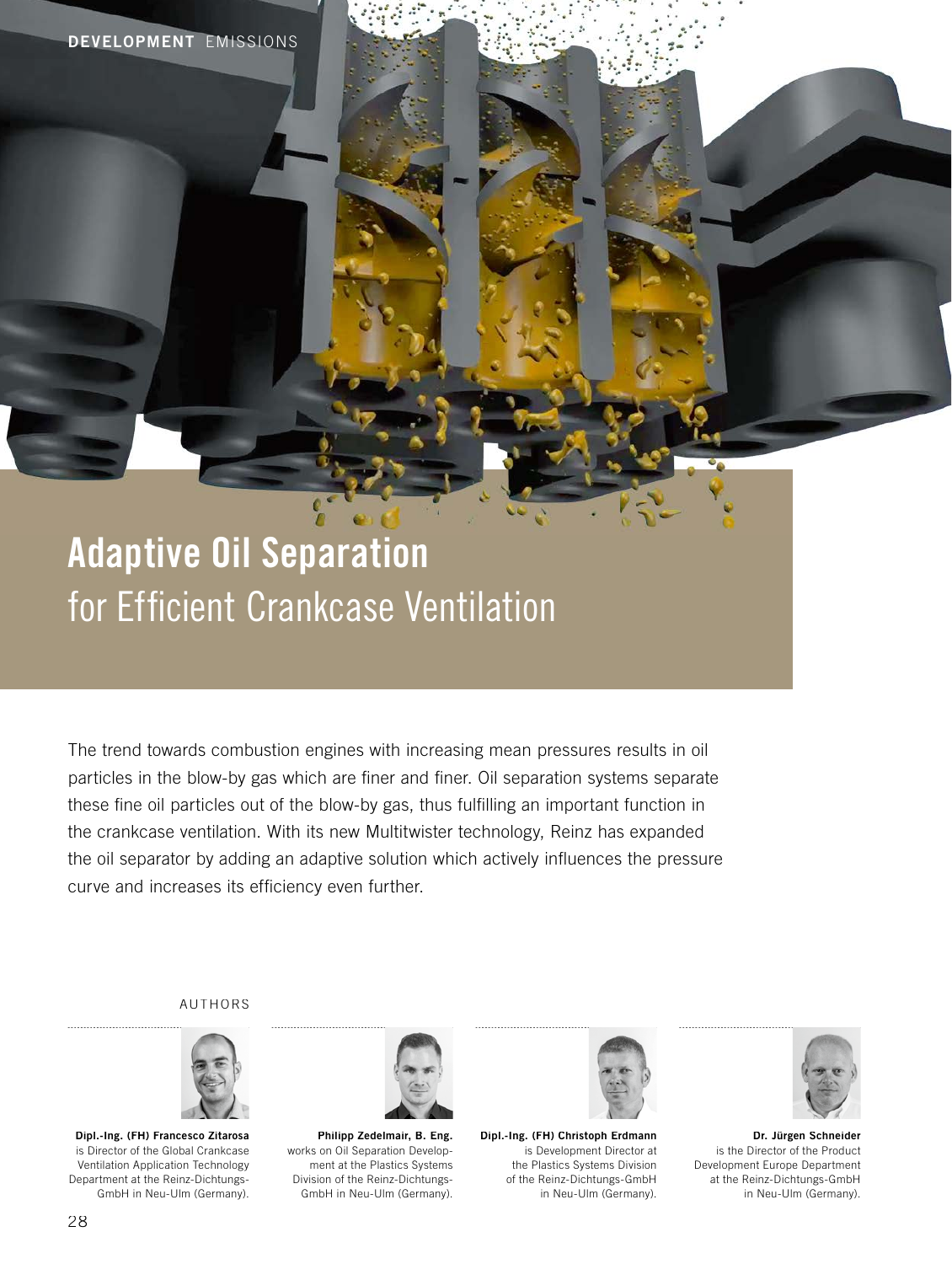### ONGOING CHALLENGES IN OIL SEPARATION

The general trend towards downsizing seems like it will never stop. However, this technology has a major drawback: finer oil particles in the blow-by gas. Due to the design, a mixture of these particles and combustion gas leaks past the piston and into the crankcase. The purpose of oil separation is to completely separate these oil particles from the blow-by gas in order to guarantee the best crankcase ventilation and cleanest exhaust gases possible. This is the only way to meet the demanding requirements of emissions legislation – which will only become more stringent in the future. What's more, efficient oil separation systems make for longer intervals between oil changes and protect components more effectively.

The smaller and smaller oil particles pose new challenges to developers. If the blow-by gas is sucked back out of the crankcase and fed into the combustion, the unseparated oil in the intake air will get into the intake tract. The possible consequences are deposits in the turbocharger and at the intake valves, as well as higher emissions. In addition, automobile and engine manufactures stipulate lower limit values for coarse and fine oil particles in the blow-by gas in the full load range – even over the entire engine characteristic map, as is the case with some manufacturers. About ten years ago, the permissible maximum was approximately 5.0 g/h, followed by a phase in which 1.0 g/h was considered the standard value. Nowadays, original equipment manufacturers demand specs no greater than 0.5 g/h in the oil discharge – and sometimes even 0.25 or less.

The combination of tiny oil particles and low limit values makes oil separation more and more complicated. Oil separators will have to become more efficient if future requirements are to be met dependably.

# THE EVOLUTION OF OIL SEPARATION SYSTEMS

Multitwister technology from Reinz-Dichtungs-GmbH ranks among the smallest yet most effective oil separation systems for crankcase ventilation. The standard version of the injection-moulded part is made up of parallel-connected axial cyclones (boreholes/channels) with two 180°

06I2015 Volume 76 29

guide spirals with opposed rotation. As was previously the case, this configuration is achieved by connecting two identical "twister plates" to one another with the boreholes in a laterally inverted manner so that the opposing spirals converge. The blow-by gas, which is full of oil mist, is accelerated in a rotation while flowing through, causing the majority of the oil droplets to hit the outer walls, where they form a film. Turbulence caused by inversion of rotation within the Multitwister increases its performance even further. The end of the pipe now dependably discharges the even better separated quantity of oil, thus reintroducing the oil to the lubrication circuit in a highly environmentally friendly manner.

# SYSTEM WITH ENHANCED EFFICIENCY

The most significant advancement of the Multitwister MT 2.0 is its increased efficiency, FIGURE 1. A decisive factor in the efficiency of an oil separator is how many of the coarse and fine oil particles it mixes out of the gas mixture flowing through it. This data describes the X50 value in relation to the number and quality of oil particles upstream of the oil separator. The newly developed system improved the Multitwister's performance, reducing the  $X50$  value from 1.0 to 0.65  $\mu$ m – at the same pressure loss. This improved value makes the system markedly more environmentally friendly: the more efficiently

an oil separator works, the more oil can be fed back into the circuit.

The Multitwister MT 2.0 is robust, reliable, maintenance-free and is built into the valve bonnet and oil separator modules. It is highly flexible in volume regardless of its position, so that it can be installed at any location. Its 20 % increase in efficiency puts the Multitwister MT 2.0 in the top class of passive oil separation systems.

## IMPROVED GEOMETRY

The main question in refining the Multitwister was: How can the design and efficiency be optimised without changing the size and shape? After all, the opportunities for changing the installation situation – and thus the valve bonnet – are marginal (if any), since the standardised outer contour of the Multitwister can only be inserted and welded in.

The development engineers pursued various innovative approaches with the same outside geometry, which they put into practice using CAD adaptations, flow simulations (CFD calculations), numeric and statistical methods and prototype analyses. The internal configuration of the Multitwister MT 2.0 presents the following optimisations:

- reduced wall thicknesses
- optimised twister diameters
- improved helix geometry within the individual channels
- efficient modular design for rapid serial production.



FIGURE 1 Increase in the Multitwister's efficiency from Version 1.0 to 2.0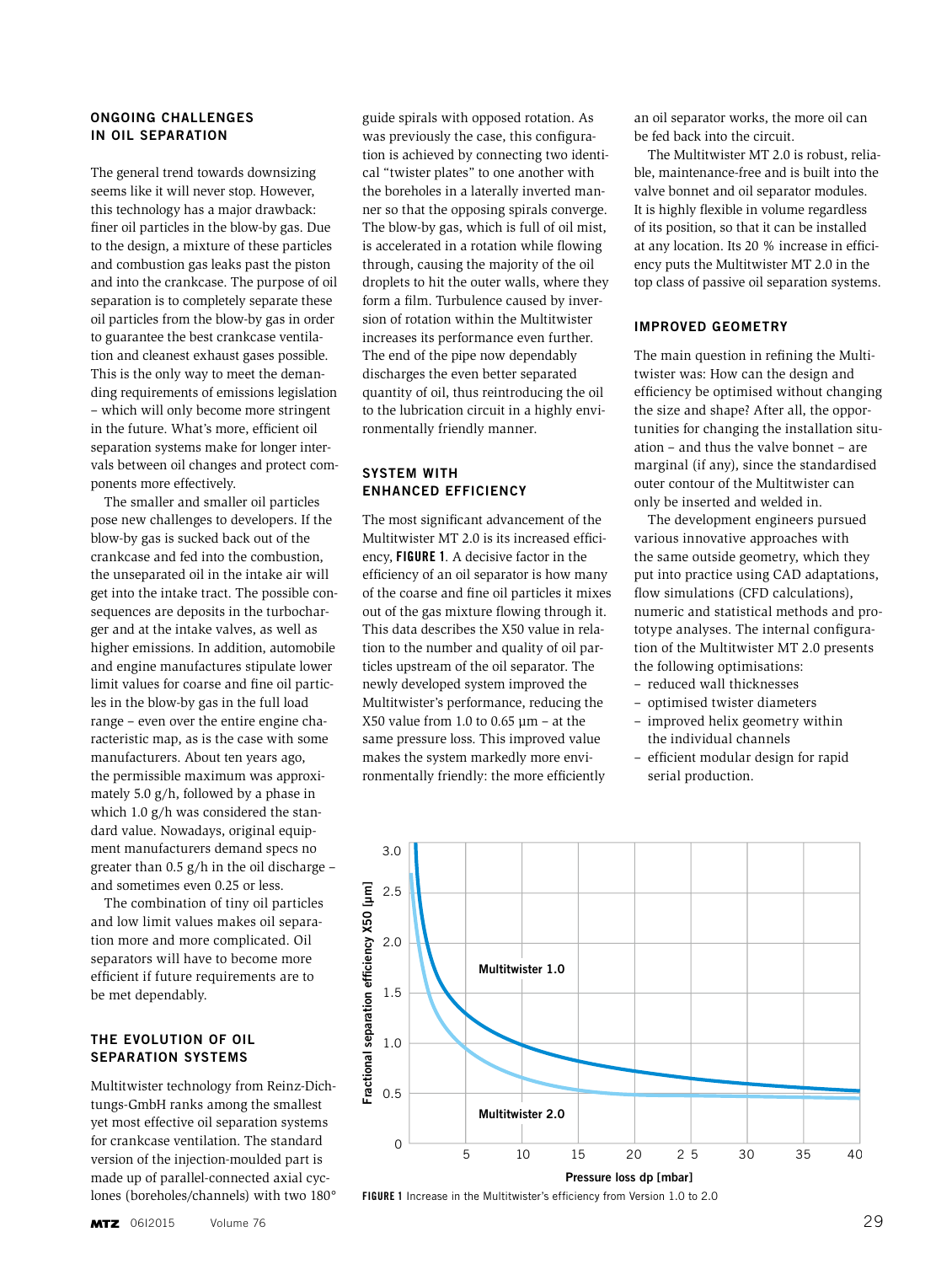

The increased efficiency is especially the result of the improved helix geometry in conjunction with the optimised borehole diameter. The reduced flow resistance and the reduced pressure loss it entails markedly improve the efficiency of oil separation.

During the development phase, the engineers phased the "old" configuration of the Multitwister by modifying the helix geometry curve step-by-step. In order to reduce the flow resistance, the wall thickness was reduced from its original 0.9 to 0.15 mm and, in the final step, the borehole diameter was adapted to 2.0 mm. This makes for a lower flow resistance while keeping the deflection and acceleration of the oil particles the same and increasing the efficiency by 30 %.

All design modifications are based on flow simulations with subsequent prototype tests at the company's proprietary testing facilities. After all, the ratio of the aperture diameter to the wall thickness in the helix geometry had to be implemented in practice so the component could be reliably produced in serial production. Numeric calculation with CFD software played a decisive role in configuring the Multitwister, FIGURE 2. In order to make effective use of the flow simulations, the flow chambers were derived directly from a 3D CAD model and visualised with finite elements. The quotient of pressure loss and flow speed served as a guideline in this process. The goal was to keep pressure loss as low as possible and increase flow speed at the same time. The so-



called radial speed determines the quality of oil separation. It also accelerates the particles towards the wall and enables the actual separation.

Over several test phases, the development team determined designs with various wall thicknesses and borehole diameters, which constituted a major advancement in efficiency. These specs were transferred to prototypes, measured in a laboratory and tested at our testing facilities. The Multitwister MT 2.0 and the adaptive Multitwister MT 3.0 described in the following are the results of a complete development chain with CAD, CFD, interpretation of the results, implementation in components as well as laboratory and testing facilities.

A twister plate with a wall thickness of 0.15 mm poses a special challenge for tool technology. The goal was to produce the complex component in a simple but reliable process. Reinz uses fibreglass-reinforced polyamide 6.6 for injection moulding – a highly resistant, antihydrolysis, standard-tested material for hot oil applications. This material has already proven itself in practice in valve bonnets and oil separator modules with resounding success.

The advantage of the Multitwister design over oil separation systems with non-woven solutions lies in its unlimited resistance to substances found in the blow-by gas. In contrast to non-woven materials, Multitwister shows no signs of sooting or aging processes. Multitwister even performed flawlessly in a test with extremely short drives in the winter time to check its behaviour in cold weather. Another benefit of Multitwister made of polyamide 6.6 is that it is free of residual